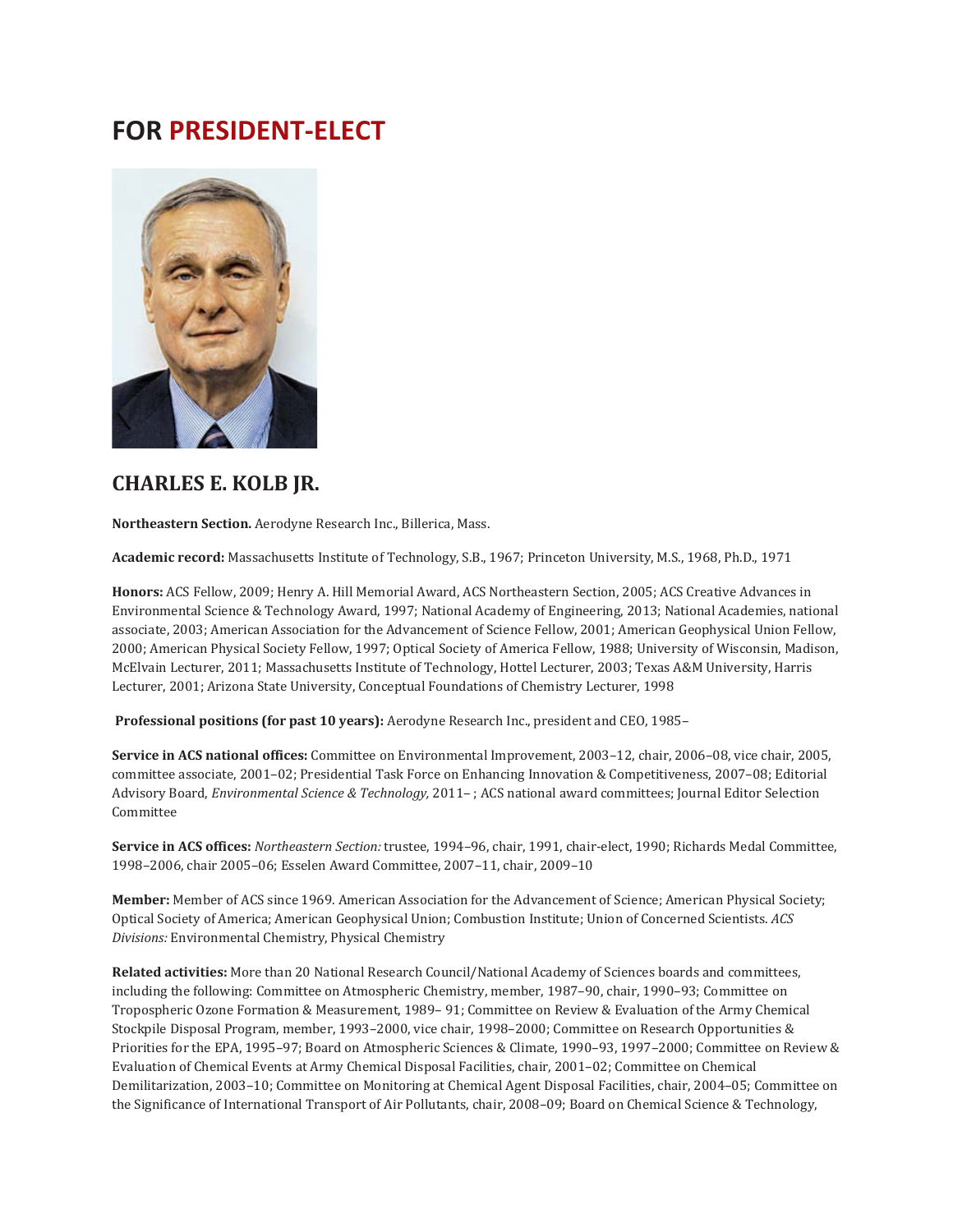2008– ; Committee on Assessment of Agent Monitoring Strategies for the Blue Grass & Pueblo Chemical Agent Destruction Pilot Plants, chair, 2011–12; Committee on Determining Core Capabilities in Chemical & Biological Defense Research & Development, 2012–13; NASA Panel for Chemical Kinetics & Photochemical Data Evaluation, 1991– ; NASA Atmospheric Effects of Aviation Program Steering Committee, 1998–2000; NSF Advisory Committee for Geosciences, 1998–2000; MIT Regional Laser Center, advisory board, 1981–92; University of Massachusetts, Boston, scientific advisory board, 1992–94; Radcliffe Institute for Advanced Study, Harvard University, science advisory committee, 2003–05; Department of Civil & Environmental Engineering, Princeton University, advisory council, 2000– , chair, 2008– ; Idaho National Engineering & Environmental Laboratory, Board of Visitors, 1998–2000, Environmental & Energy Sciences Review Committee, 2001–04; Malta Conferences Foundation, Board of Directors, 2011– ; Gordon Research Conference on Atmospheric Chemistry, cochair, 1991; *International Journal of Chemical Kinetics,* editorial advisory board, 1990– 92; *Geophysical Research Letters,*  atmospheric sciences editor, 1996–99; published more than 200 archival journal articles and book chapters; three patents on applications of laser spectroscopy and mass spectrometry for atmospheric monitoring

## **KOLB'S STATEMENT**

It's a great honor to ask for your support as a candidate for the presidency of the American Chemical Society. Today's ACS is a vibrant and vital organization, successfully serving many of our members' professional needs. It is also a very important source of scientific information and insight for both our profession and, properly presented, our planet's policymakers. However, we live in a very challenging and rapidly changing world. Venerable institutions can become outmoded and increasingly irrelevant surprisingly quickly. Just think about Bell Labs, Digital Equipment Corp., Eastman Kodak, or America Online. It is vitally important that we ensure ACS's future relevance and effectiveness. We need an ACS that will serve our current members as they deal with today's scientific and economic challenges. But we also need an ACS that will be prepared to meet the needs of our youngest members over their  $\sim 50$  year) professional lives. It must also continue providing a large fraction of the ever-expanding scientific information needed by an increasingly complex world. This can only be achieved by leaders who can envision what a successful ACS will look like 50 years from now and can chart the course and start the journey to achieve that vision.

#### **My Experience.**

Shortly after I became president of the company I lead, it became clear that our "research for hire" business model was not sustainable, despite a very talented and productive staff of scientists and engineers. I devised a new strategy focusing our research on a few critical global issues, including environmental sustainability, energy technology, and military remote sensing, and our development efforts on key technologies required to ad- dress them. A quarter of a century later, we're still executing a continuous improvement version of that plan. Our company is thriving, with our research capabilities and our advanced instrument technologies in high demand. By aligning our scientific capabilities with important problems whose solutions require fundamental insights, we have been able to expand both our skills and our revenues.

#### **My Vision for ACS.**

In my opinion, there are at least three long- term goals we need to meet to help ensure ACS's continued and expanded success:

First, we need a **robust, innovative, and sustainable industrial base.**